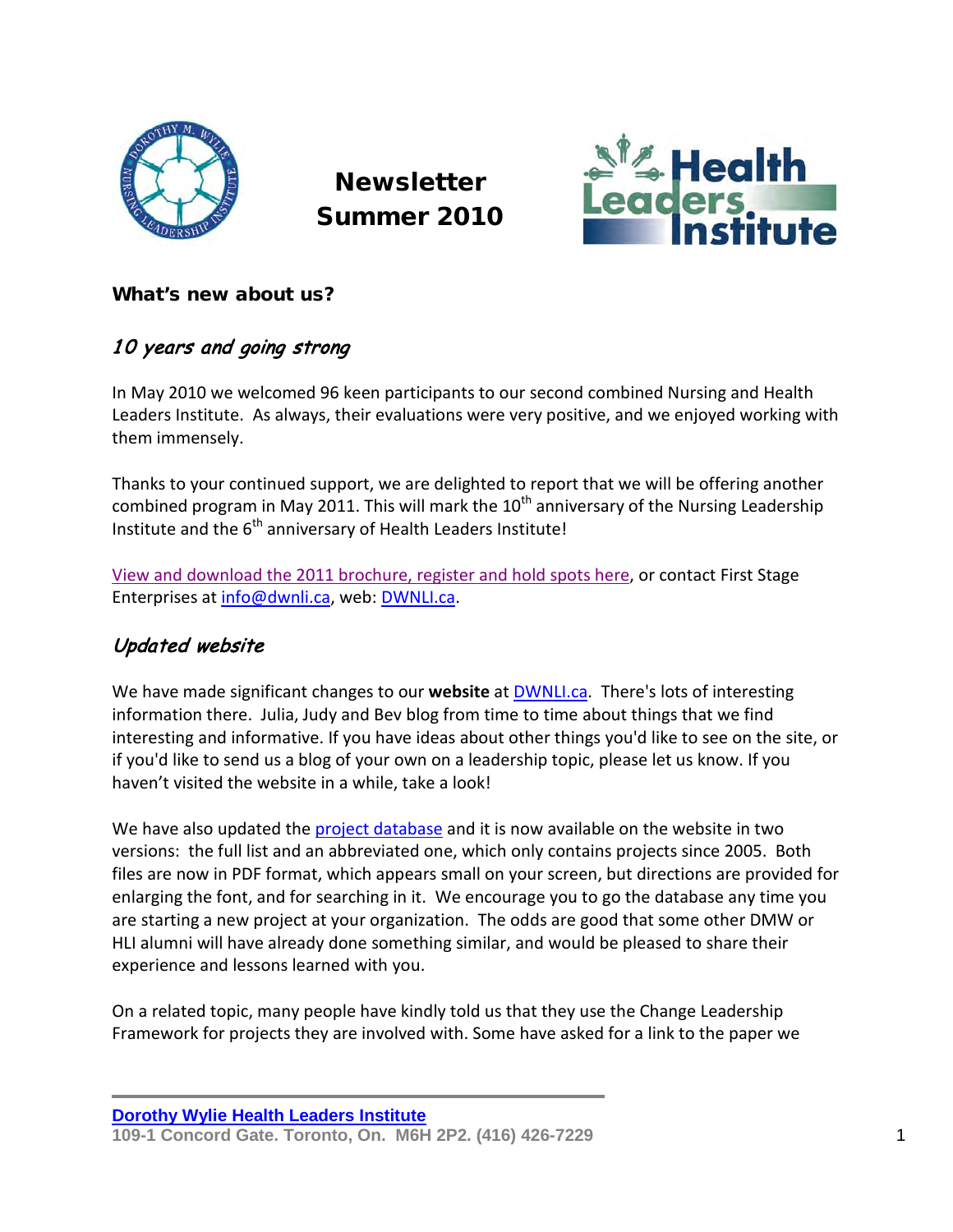published not too long ago about leading change in healthcare organizations. It might be a useful addition to your toolkit. Enjoy! <http://www.longwoods.com/product.php?productid=19277&cat=511&page=1>

#### Julia shares her experience as a Wharton participant

*When I was presented with the opportunity to attend the Wharton Nurse Executive Fellowship Program in Pennsylvania in June 2010, I jumped at it. After all these years of facilitating at the Leadership Institute I was eager to experience life as a participant. First hurdle was the pre-work as there were several on line assessments and exercises as well as some pre- readings. I wondered with my busy schedule whether I should be taking the time away from work and family but I decided that I would do this for myself, and persevered. I was also worried about the amount of work during the course as I had heard it was heavy. Finally I was worried about fitting in. Would I have anything in common with my fellow participants?* 

 *The Wharton program has some similarities to the Leadership Institutes – but also some differences. First of all the program is 3 weeks long. We introduced ourselves to our colleagues twice, first personally, and second professionally. The curriculum consists of a number of interwoven themes – leading change in complex systems, emotional intelligence & resilience and financial management. We had to form a group, and during the 3 weeks we worked on several projects together. I was surprised by how quickly I became close to 6 other individuals in my group – two Canadians (including Donna Rothwell, CNO from Niagara Health System who is also a DWNLI alum), one Australian and three Americans (two from the US Navy). Although diverse in backgrounds and geography we shared similar issues and had similar goals. The schedule was heavy – believe it or not, we had less free time than we provide at the Dorothy Wylie and Health Leaders Institutes! While I enjoyed all of the sessions, it was wonderful to have the time to reflect on my personal leadership. The instructors were very clear that in order to be effective in this crazy stressful health care environment we live in, we need to care for ourselves and use strategies such as mindfulness, hope & optimism and compassion (for self and for others) in order to renew and sustain ourselves and our relationships at home and work. I came back reenergized with a project to complete, a stack of books to read – and some ideas for our DWNHLI program!* 

Bev and Judith's note: CONGRATULATIONS, Julia!

#### Bev's is honoured with an RNAO Honorary Life Membership

We are proud to tell you that Bev Simpson was the recipient of this year's Registered Nurses' Association of Ontario Honorary Life Membership Award. This is a very prestigious award that is only presented to one or two individuals per year, and recipients must have made significant

**Dorothy [Wylie Health Leaders](http://www.dwnli.ca/) Institute** 

**<sup>109-1</sup> Concord Gate. Toronto, On. M6H 2P2. (416) 426-7229** 2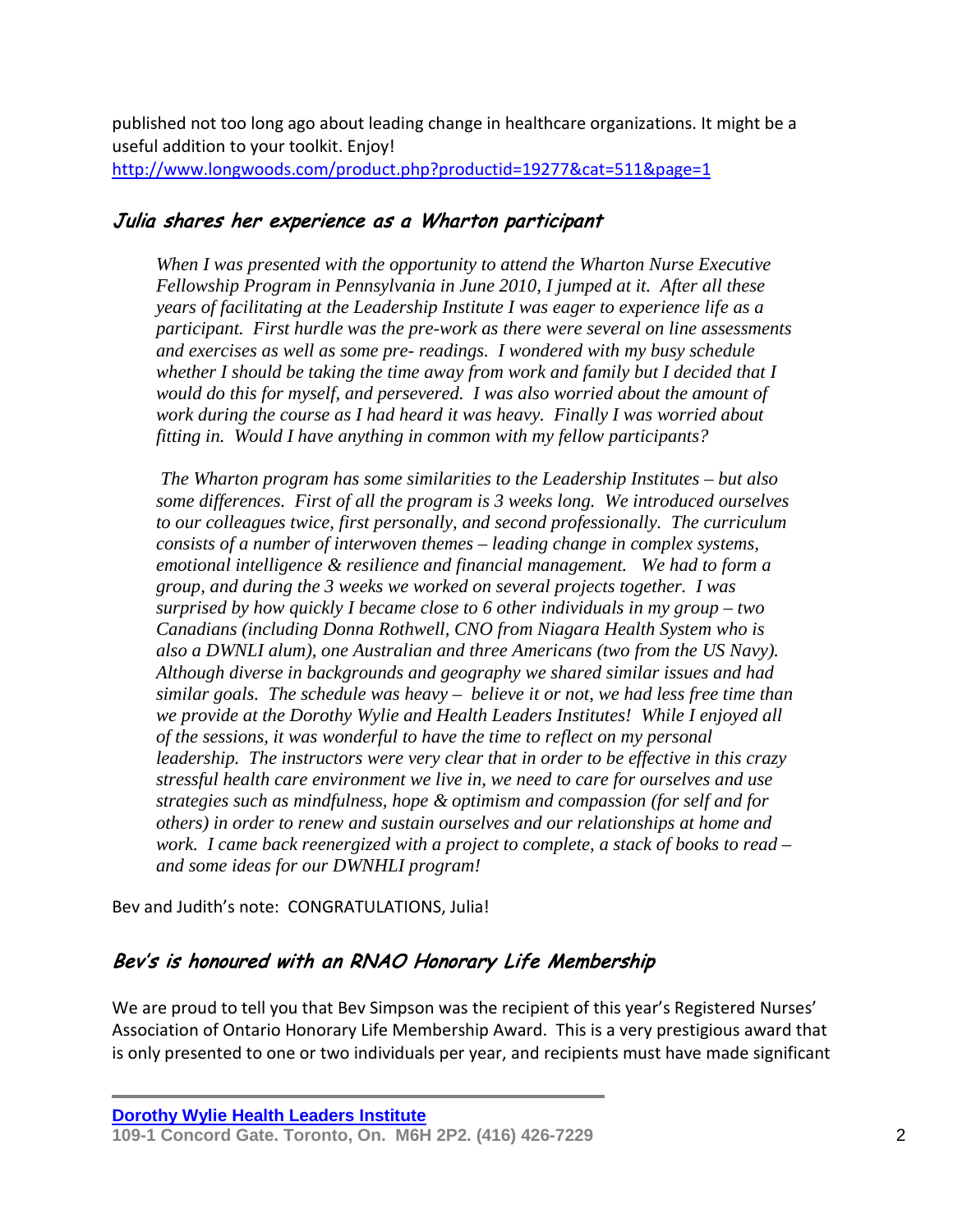contributions to the profession in many areas. Some of the "leadership" accomplishments from Bev's award nomination included the following:

*As one of the originators of the DWNLI: Bev "had a vision that all nurses deserved access to specialized development typically only available to senior level individuals within healthcare. She believed, before it was popular—that leadership is found in all roles, positions and levels.* 

*Bev's commitment to leadership goes beyond her work; it is how she engages with the world. I can't imagine a better mentor or a more engaged and inspiring leader than her."* 

We know that you all agree. CONGRATULATIONS, Bev!

## Spotlight on a Speaker

We thought you might like to know a little more about some of our speakers.



In this issue we are featuring **Rick Lash**, who leads our session on Emotional Intelligence. You will know from his introduction at the EI session that Rick is the Hay Group Director of the Canadian Leadership and Talent Practice, that he holds a doctorate in Psychology from the University of Toronto, that he is a registered psychologist and a certified executive coach, and that he is an expert developing emotional intelligence.

Some things that you may not know include:

- Rick has delivered successful business solutions for leading organizations in Canada, the United States and the European Union, including Life Sciences, Financial Services, Technology, Manufacturing, Agra-chemical, Health Care and various federal and provincial government ministries;
- Rick is co-author of "Achieving Strategy through People: Integrated Competency-Based Human Resources Management" in the book *Reinventing HR: Changing Roles in the High-Performance Organization*. He has also published "Emotional Intelligence and Leadership" in *Business the Ultimate Resource* and "Top Leadership: Taking the Inner Journey", and "Change from the Inside" for the *Ivey Business Journal*, and has written several feature articles for the Globe and Mail's Careers section; or
- Rick's two daughters (about whom he speaks so fondly) are now 13 and 16. This is the first summer where they're both at camp for the whole summer, giving Rick and his wife Liz some nice together time. They have just recently returned from a great trip to Turkey where Rick fulfilled his dream of visiting one of the great archaeological sites in the world (Ephesus).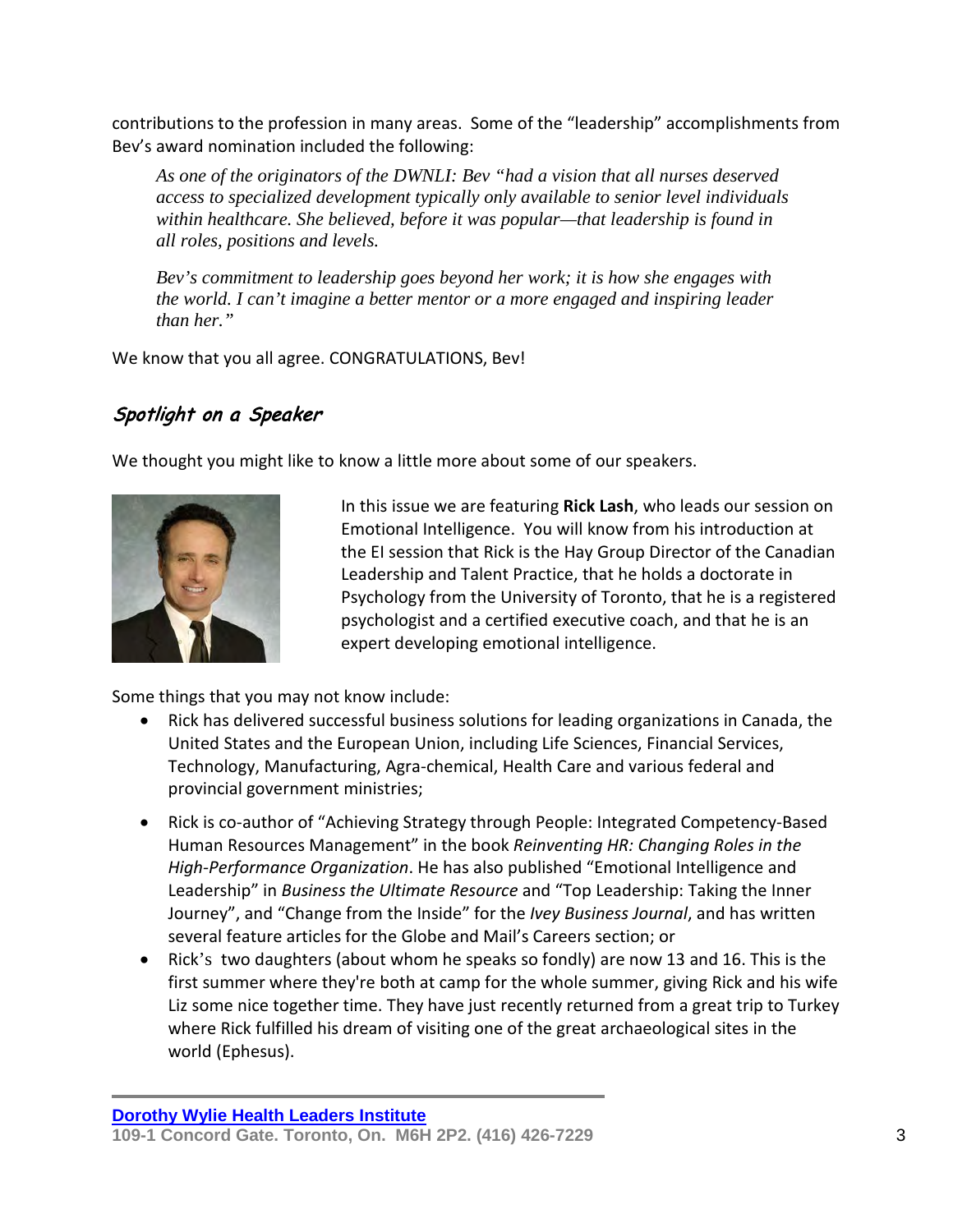#### Ripples in a pond

From time to time, we get messages from you sharing ways in which you and your organizations have benefitted from your attendance at the institutes. Here's one from Janet McIntyre (Hamilton Health Sciences) received this past May that made our 'hearts sing', and we couldn't resist sharing it with you.

*I can't help thinking with the long weekend here that you are getting ready for the Dorothy Wylie Nursing & Health Leaders Institute. I thought you might like to hear what we have been up to. Last year I attended with my manager Pam Westover from the ICU at the Henderson Hospital, Hamilton Health Sciences. Our project was to prepare the staff to move from our present hospital the Henderson to the new Juravinski Hospital. Last fall my poster board was the Inukshuk on a path.*

*I was so impressed with Mr. Posner's Leadership Challenge that I based my entire project on his framework. I started with a logo, a slogan, Critical Care ....On The Path, with an Inukshuk, as the mascot (inspiring a vision). The Inukshuk was built with 6 stones to reflect our four corporate values and we will name the other two stones to reflect our unit values (modeling the way). Next, it led to a newsletter, "Our Journey" and a Journey Board as a communication tool. We are working on a "Passport", an education tool to assist staff with their learning needs for the new area (challenge the process). We have had small focus groups and I have engaged some of the nurses working on their degrees to work on the hands on learning mock set-up room, for a project for school (enable others to act). We are getting all the disciplines engaged; it's crazy, about 115 staff. On April 23, Pam and I were asked to speak at the Hamilton Health Sciences Leadership Forum on "Sharing Our Success". We did a 10 minute slide presentation then showed a video clip that we filmed in our ICU and CCU, to 270 leaders, CEO, VP's directors, managers. We got a standing ovation. When we came off the stage the CEO and the key note speaker, Don Alison from "Mark of a Leader" came to greet us and congratulate us on an "amazing presentation". We were certainly overwhelmed with the response.*

*This week we launched the entire project with two staff luncheons, food, what's ahead and T shirts for every staff member. The shirt has the logo on the front and the back says..Critical Care Rocks...(ROCK stands for our ROCK awards, Recognising Outstanding Care and Kindness (Encourage the Heart), Be Part Of The Journey (encourage the heart).*

*This week our CEO is coming to meet the staff as he was so impressed with our project. We move to the new hospital on August 1, but the project will continue as the McMaster adult ICU will move next April with their staff. Pam has been a great support to me as well.*

*This has been an amazing ride, I can't thank the three of you enough for the knowledge and encouragement I took away from the 2009 Institute that I never knew I had. Over the last year I have grown so much from the experience, it has simply*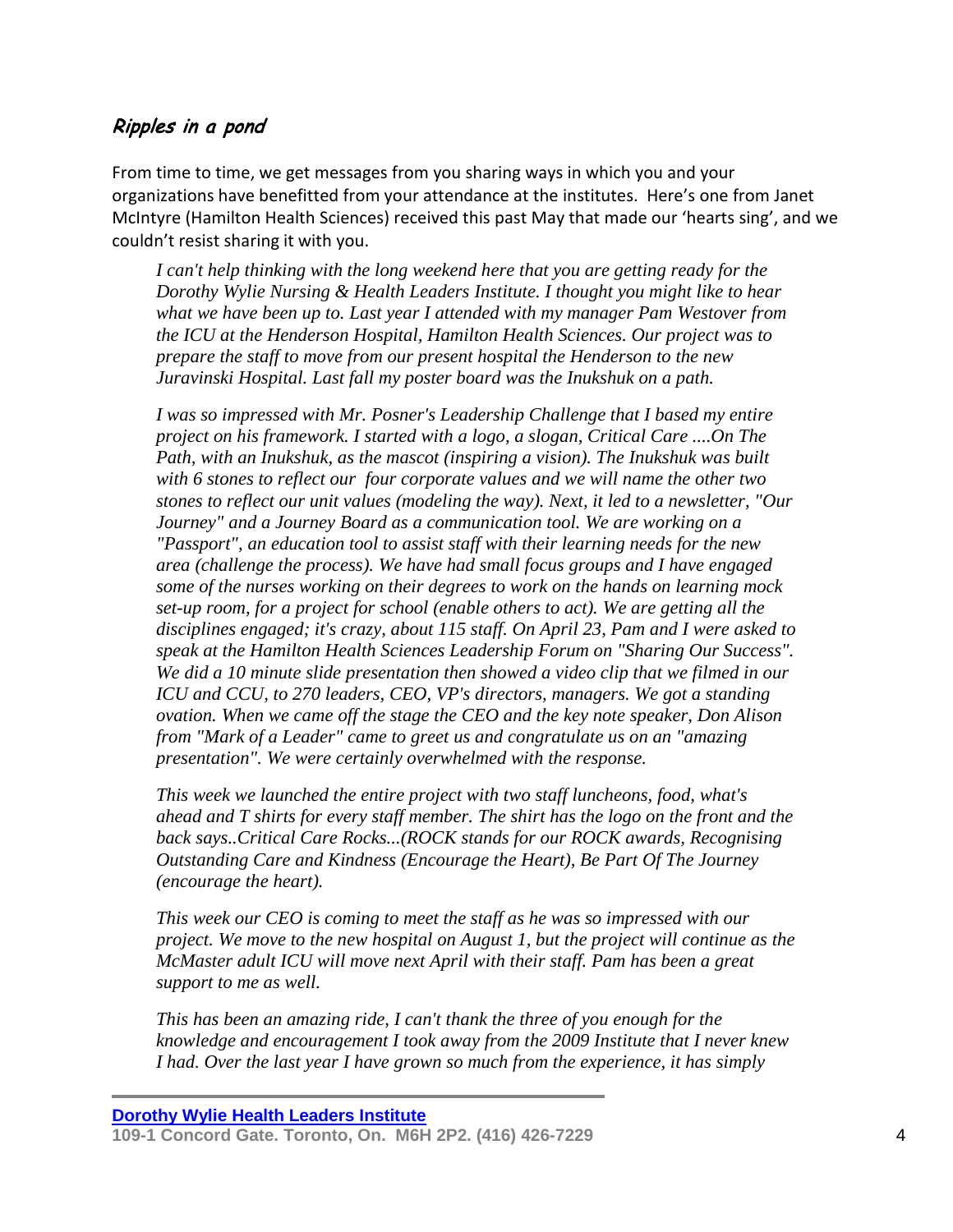*been amazing! If you are interested in hearing more about how we are doing, please let me know.* 

*On this path, I have learned so much about the "Leadership Challenge". Leadership really is…..*

*Inspiring a shared vision when everything is clear as mud*

*Modeling the way when everyone is going in the opposite direction* 

*Challenging the process when that mountain seems too high to climb* 

*Enabling others to act when you can't find them…. and* 

*Encourage the heart when it has stopped beating* 

*But within myself I have discovered….. "Follow your dreams…they will take you to new beginnings and adventures!"* 

*Janet MacIntyre RN* 

## Downstream Research Project

In our last newsletter we told you about our participation in an research project being conducted by the Centre for Health Leadership and Research at Royal Roads University, Victoria, British Columbia. This research focuses on the "downstream" experiences of individuals who have received leadership development opportunities within the last few months. The study looked at the impact of several different leadership development programs on participants' leadership behaviour after they return to their place of work, how their leadership activities are received, or taken up by, the home organization, and ultimately what impact those actions may actually have at an organizational level.

We are very pleased with how our institutes showed in this study. The report is now out, and you can find it on our website: [Downstream Research Project.](http://dwnli.ca/research-papers-and-publications/)

# Update on our Strategic Alliance with CCHSE

Congratulations to the following alumni who successfully completed their Certified Health Executive (CHE) through our strategic alliance with CCHSE this year: Mary Townend (Sudbury Regional Hospital, HLI-2); Kim Warner (Winnipeg Regional Health Authority, HLI-3) and Kimberly Storey (Royal Victoria Hospital, Barrie, Student DMW-NLI 8).

They join several other alumni who took advantage of this program previously.

 We know that several more alumni are 'in progress' towards their CHE, and look forward to celebrating their success in the future. For more information about how you too can get involved, please link here: [DWNLI Strategic Alliance with CCHSE.](http://dwnli.ca/2008/01/01/the-dorothy-wylie-nursing-health-leaders-institute-hli-signs-a-strategic-alliance-with-the-canadian-college-of-health-service-executives/)

**<sup>109-1</sup> Concord Gate. Toronto, On. M6H 2P2. (416) 426-7229** 5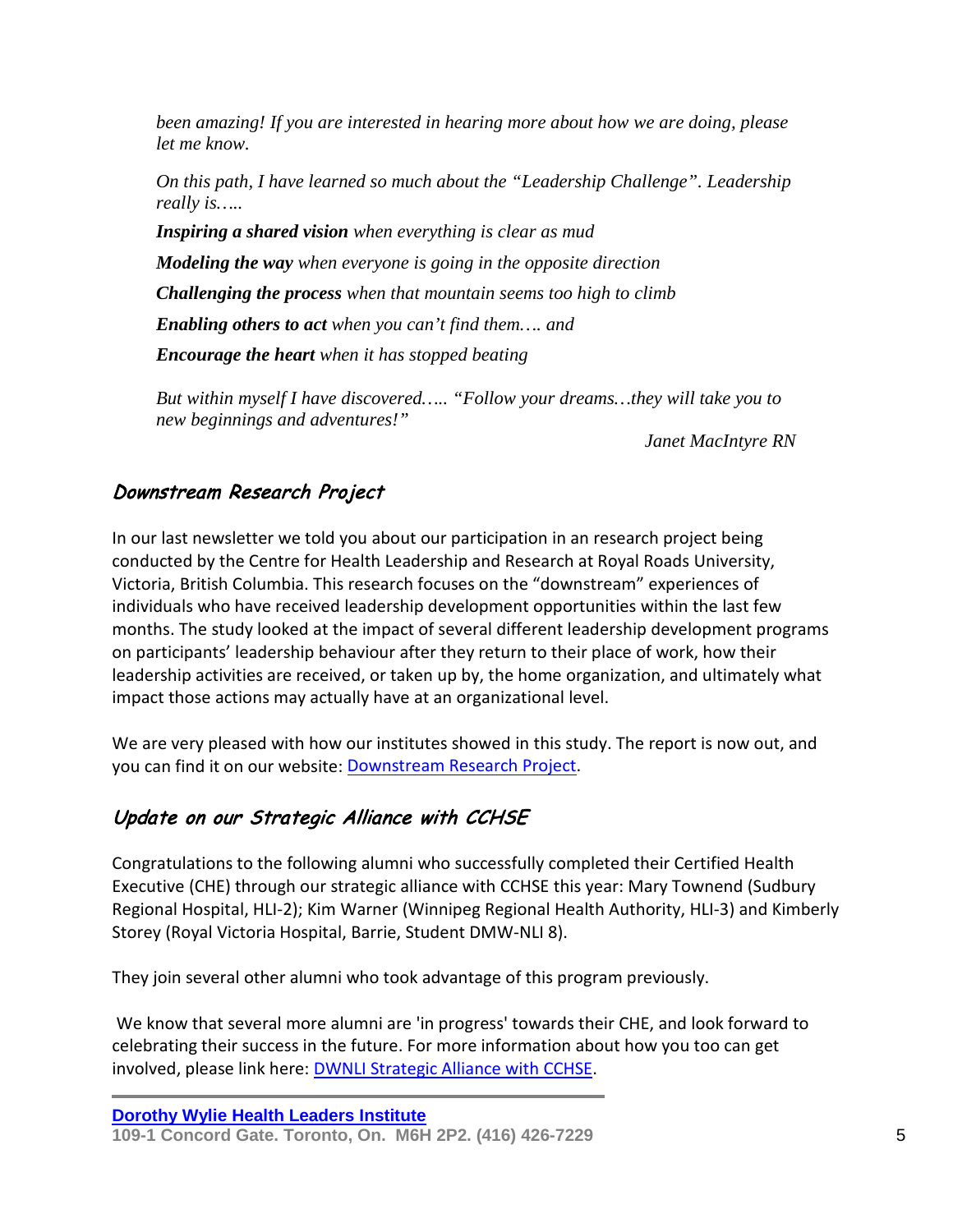### Role Changes

We often receive messages from you telling us of changes or accomplishments, and it is always a delight to hear what you are doing. For example, Raquel Meyer (who was a student at an early Nursing Institute) just recently completed her PhD at the University of Toronto; Barbara Mildon (who assisted in a number of nursing research presentations at the earlier Nursing Institutes) has been elected President-Elect for the Canadian Nurses' Association; Claire Mallette (who was one of the students on our very first DMW and an alumni coach for many projects over the last several years has just been appointed Director of Nursing at York University. Congratulations all!

### A Special Thanks to our Sponsors

PRODUITS MÉDICAUX Johnson Johnson **MEDICAL PRODUCTS** 

Johnson & Johnson Medical Products has been a steadfast supporter of the Dorothy Wylie Nursing Leadership Institute and the Health Leaders Institute for the last 8 years providing a generous donation that enables participation in the Institutes by Graduate students and by small hospitals and agencies with modest education budgets. We are delighted to tell you that they have continued this support for 2010!

#### Other information of interest

#### "In house" Leadership Development

In the past year, Bev, Julia and Judith have been involved in organizationally based leadership development work at St. Joseph's Health Care in Toronto, and at Headwaters Health Care Centre in Orangeville, in Bathurst, New Brunswick and in public health in London, Ontario. While the interventions differed somewhat, both programs have involved organizational leaders in workshops, projects and coaching experiences customized to their specific leadership development needs.

We believe strongly that there are ways in which your organization can benefit from its investment in sending people to the DMW-NLI and HLI, beyond just the growth of the individual leaders. If you are interested in talking more about this, please contact Bev or Judith.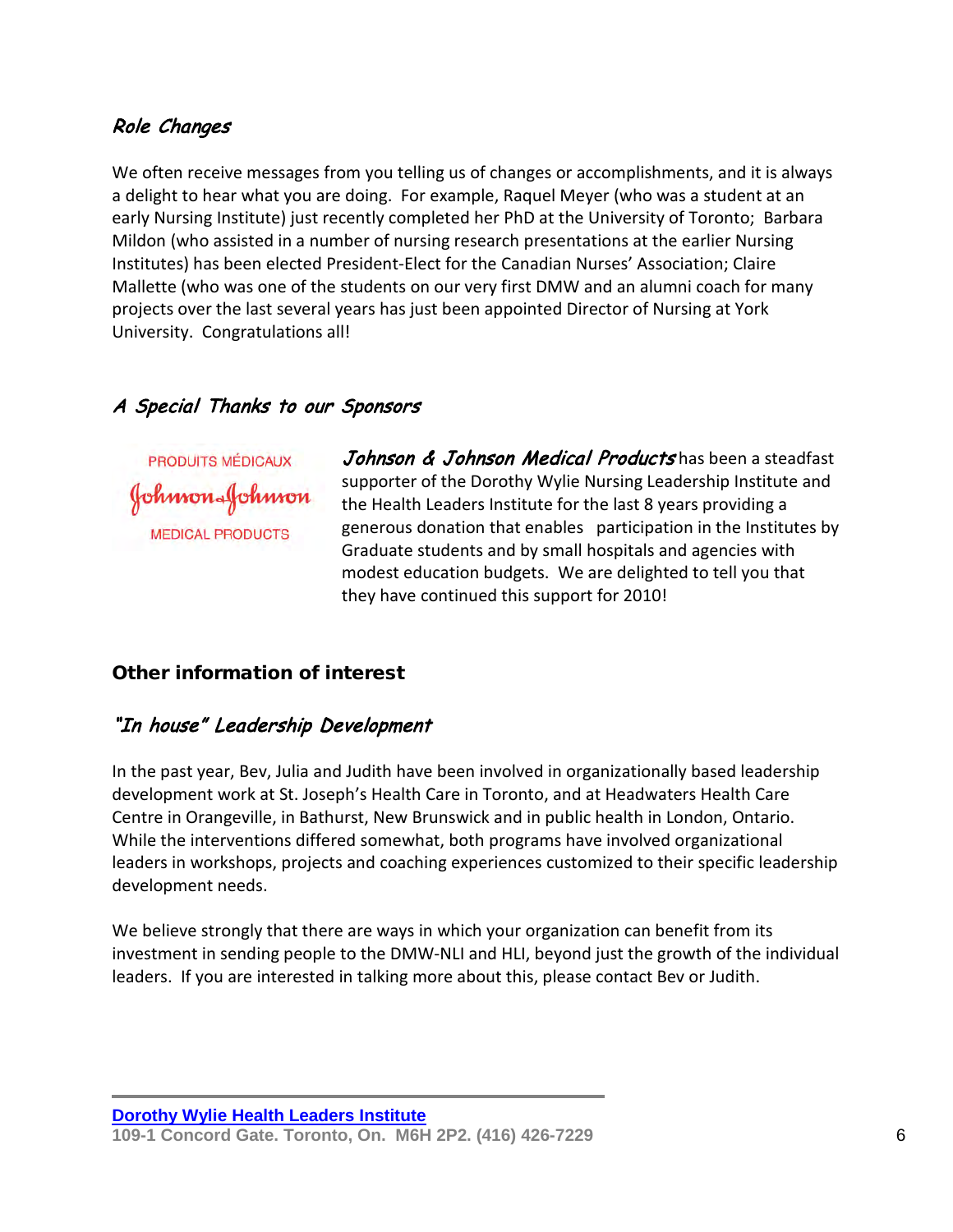# BC Nursing Leadership Institute

We thought you might like to know a little about the British Columbia Nursing Leadership Institute (BC-NLI), which began approximately five years ago. BC-NLI is a program that was conceived, funded, delivered and evaluated through collaboration among executive-level nurse leaders, the government, the nursing union, and nursing faculty from UBC. It is a 4-day residential workshop – funded by the BC Ministry of Health – in which participants are nominated to attend by their chief nursing officers. Overall, more than 400 nurse leaders have participated in the program.

Many of BC-NLI's features are similar to the DMW-NLI, but there are also some differences. The program has four major components: (a) a 4-day residential workshop (which includes both leadership and management topics); (b) mentor and organizational support; (c) a year-long leadership project; and (d) an online knowledge network. Here is an article that tells you more about it:

McPhee, M., Bouthillette, F. (2008), Developing leadership in nurse managers: The British Columbia Nursing Leadership Institute. *Nursing Leadership, 21(3), 64-75.* 

A comprehensive evaluation is being conducted on the effects of BC-NLI, funded by the Canadian Health Services Research Foundation (CHSRF). Judith is on the advisory committee for the evaluation, and is involved in writing an article about the qualitative data obtained from workshop participants. We'll let you know when the evaluation results are out, and the article is published.

### Leadership Resources

- 1. In August, Barry Posner and Jim Kouzes have a new book coming out, entitled *The Truth about Leadership*. We have been lucky enough to have a preview, and think many of you will enjoy it. Watch for it in stores, or look for it on the [Wiley website](http://ca.wiley.com/WileyCDA/WileyTitle/productCd-0470633549.html) or the Leadership [Challenge website.](http://ca.leadershipchallenge.com/WileyCDA/LCTitle/productCd-0470633549.html)
- 2. Bushe, G. R. (2009). *Clear leadership: Sustaining real collaboration and partnership at work*. Mountain View, CA: Davies-Black Publishing. Judith thinks you will find the discussion about 'organizational mush' particularly interesting.
- 3. McKee, Boyatzis and Johnston (2008). *Becoming a Resonant Leader.* Harvard Business School Press. This is one of Julia's recommendations from Wharton. She says, "It is a great read, with exercises and tools you can use to apply to your own life".
- 4. Many of you will know the great work of Gail Donner and Mary Wheeler, who specialize in career development, coaching and mentoring*.* Their company **donnerwheeler** is a founding member of the newly formed *Center for Applied Coaching*. We thought you might